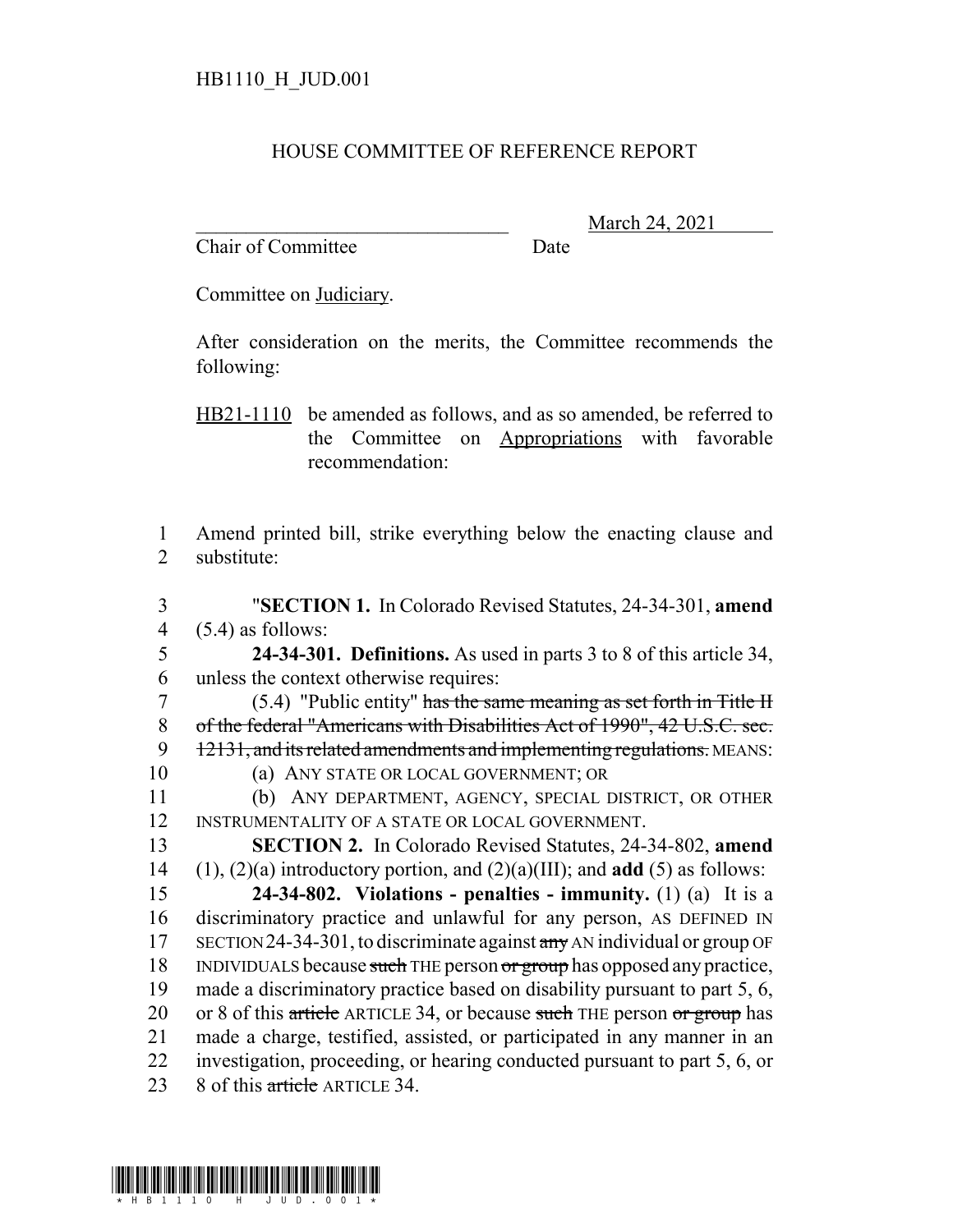(b) AN INDIVIDUAL WITH A DISABILITY, AS DEFINED IN SECTION 2 24-34-301 (5.6), MUST NOT, BY REASON OF THE INDIVIDUAL'S DISABILITY, BE EXCLUDED FROM PARTICIPATION IN OR BE DENIED THE BENEFITS OF SERVICES, PROGRAMS, OR ACTIVITIES PROVIDED BY A PUBLIC ENTITY, AS DEFINED IN SECTION 24-34-301, OR A STATE AGENCY, AS DEFINED IN SECTION 24-37.5-102, OR BE SUBJECTED TO DISCRIMINATION BY ANY SUCH PUBLIC ENTITY OR STATE AGENCY.

 (c) DISCRIMINATION PURSUANT TO THIS SECTION INCLUDES THE FAILURE OF A PUBLIC ENTITY OR STATE AGENCY, AS THOSE TERMS ARE DEFINED IN SECTION 24-34-301, TO DEVELOP AN ACCESSIBILITY PLAN USING THE ACCESSIBILITY STANDARDS ESTABLISHED PURSUANT TO SECTION 24-85-103 (2.5) AND FULLY COMPLY, ON OR BEFORE JULY 1, 2024, WITH THE ACCESSIBILITY STANDARDS FOR INDIVIDUALS WITH A DISABILITY ESTABLISHED BY THE OFFICE OF INFORMATION TECHNOLOGY PURSUANT TO SECTION 24-85-103 (2.5).

16 (2) (a) A qualified AN individual with a disability, as defined in section 24-34-301 (5.6), who is subject to a violation of subsection (1) of this section or of section 24-34-502, 24-34-502.2, 24-34-601, or 19 24-34-803 based on his or her THE INDIVIDUAL's disability may bring a civil suit in a court of competent jurisdiction and, EXCEPT AS PROVIDED IN SECTION 24-85-103, is entitled to any of the following remedies:

22 (III) A statutory fine not to exceed OF three thousand five hundred 23 dollars, PAYABLE TO EACH PLAINTIFF FOR EACH VIOLATION.

24 (5) AN AGENCY IN THE STATE WITH THE AUTHORITY TO PROMULGATE RULES RELATED TO PROTECTIONS FOR PERSONS WITH DISABILITIES SHALL NOT PROMULGATE A RULE THAT PROVIDES LESS PROTECTION THAN THAT PROVIDED BY THE FEDERAL "AMERICANS WITH DISABILITIES ACT OF 1990", 42 U.S.C. SEC. 12101 ET SEQ., AS AMENDED. **SECTION 3.** In Colorado Revised Statutes, **amend** 24-85-101 as follows:

 **24-85-101. Legislative declaration.** The general assembly hereby finds that the state needs to improve nonvisual access to information, 33 whether by speech, Braille, or other appropriate means INCLUDING ELECTRONIC INFORMATION, FOR INDIVIDUALS WITH A DISABILITY.

 **SECTION 4.** In Colorado Revised Statutes, 24-85-102, **amend** the introductory portion; and **add** (1.5), (2.3), (2.7), (5.3), and (5.5) as follows:

 **24-85-102. Definitions.** As used in this article ARTICLE 85, unless the context otherwise requires:

 (1.5) "ACCESSIBLE" OR "ACCESSIBILITY" MEANS PERCEIVABLE, OPERABLE, AND UNDERSTANDABLE DIGITAL CONTENT THAT ENABLES AN

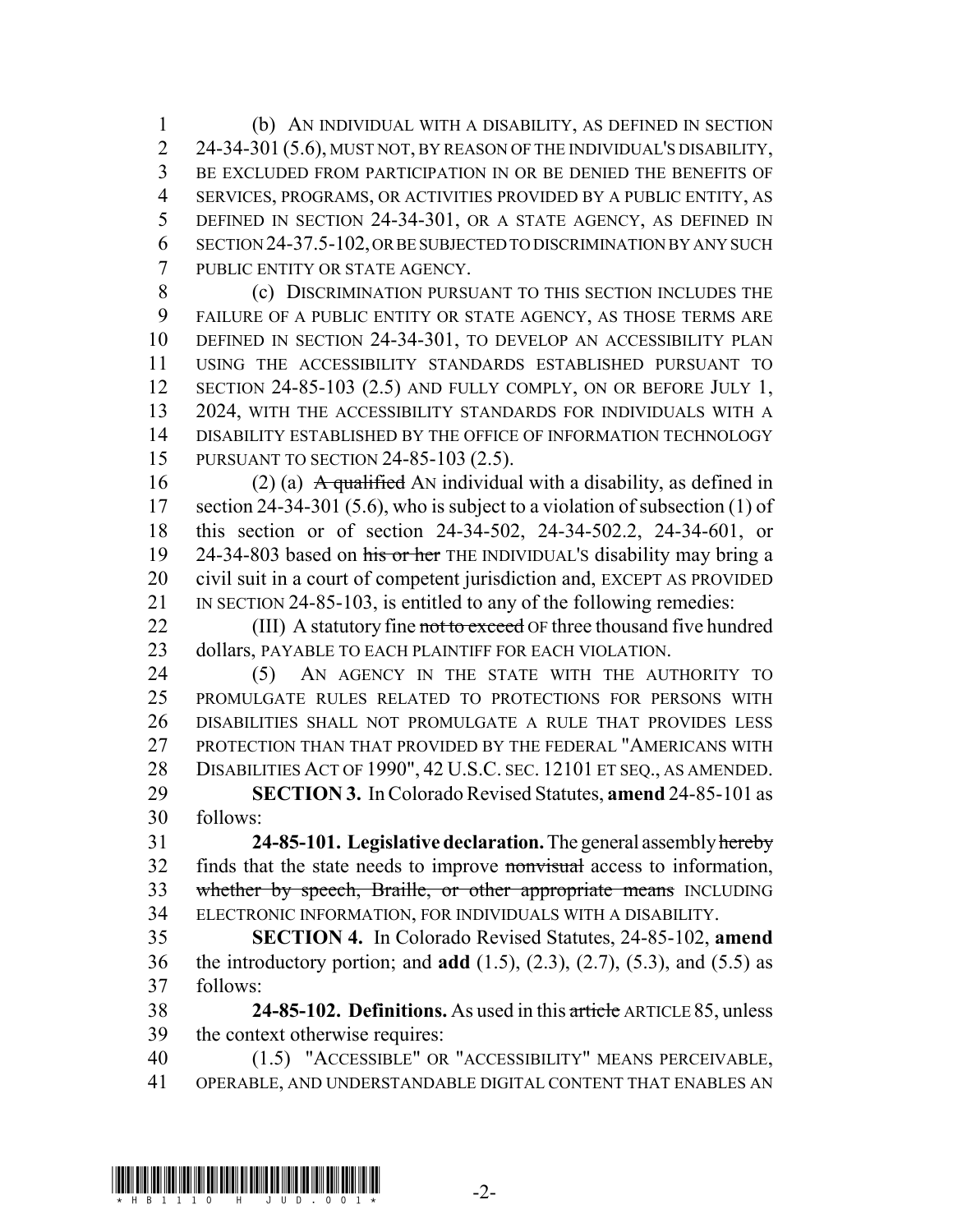INDIVIDUAL WITH A DISABILITY TO ACCESS THE SAME INFORMATION, ENGAGE IN THE SAME INTERACTIONS, AND ENJOY THE SAME SERVICES OFFERED TO OTHER INDIVIDUALS, WITH THE SAME PRIVACY, INDEPENDENCE, AND EASE OF USE AS EXISTS FOR INDIVIDUALS WITHOUT A DISABILITY.

 (2.3) "DISABILITY" HAS THE SAME MEANING AS SET FORTH IN THE FEDERAL "AMERICANS WITH DISABILITIES ACT OF 1990", 42 U.S.C. SEC. 12101 ET SEQ., AND ITS RELATED AMENDMENTS AND IMPLEMENTING REGULATIONS.

 (2.7) "INDIVIDUAL WITH A DISABILITY" HAS THE SAME MEANING AS "QUALIFIED INDIVIDUAL WITH A DISABILITY" AS DEFINED IN SUBSECTION 12 (5.5) OF THIS SECTION.

 (5.3) "OFFICE OF INFORMATION TECHNOLOGY" MEANS THE OFFICE 14 OF INFORMATION TECHNOLOGY CREATED IN SECTION 24-37.5-103.

 (5.5) "QUALIFIED INDIVIDUAL WITH A DISABILITY" OR "INDIVIDUAL WITH A DISABILITY" HAS THE SAME MEANING AS SET FORTH IN THE FEDERAL "AMERICANS WITH DISABILITIES ACT OF 1990", 42 U.S.C. SEC. 12101 ET SEQ., AND ITS RELATED AMENDMENTS AND IMPLEMENTING REGULATIONS.

 **SECTION 5.** In Colorado Revised Statutes, **amend** 24-85-103 as follows:

 **24-85-103. Accessibility standards for individuals with a disability.** (1) The chief information officer in the office of information 24 technology created in section 24-37.5-103, shall maintain nonvisual 25 access ACCESSIBILITY standards FOR AN INDIVIDUAL WITH A DISABILITY 26 for information technology systems employed by state agencies that:

27 (a) Provide blind or visually impaired individuals AN INDIVIDUAL WITH A DISABILITY with access to information stored electronically by state agencies by ensuring compatibility with adaptive technology systems 30 so that blind and visually impaired individuals have AN INDIVIDUAL WITH A DISABILITY HAS full and equal access when needed; and

 (b) Are designed to present information, including prompts used for interactive communications, in formats intended for both visual and nonvisual use, such as the use of text-only options.

 (1.5) THE CHIEF INFORMATION OFFICER IN THE OFFICE OF INFORMATION TECHNOLOGY SHALL, CONSISTENT WITH THE RESPONSIBILITIES OF THE OFFICE, PROMOTE AND MONITOR THE ACCESS STANDARDS FOR INDIVIDUALS WITH A DISABILITY IN THE STATE'S INFORMATION TECHNOLOGY INFRASTRUCTURE, INCLUDING BUT NOT LIMITED TO ARCHITECTURE.EACH STATE AGENCY IS DIRECTED TO COMPLY WITH THE ACCESS STANDARDS FOR INDIVIDUALS WITH A DISABILITY,

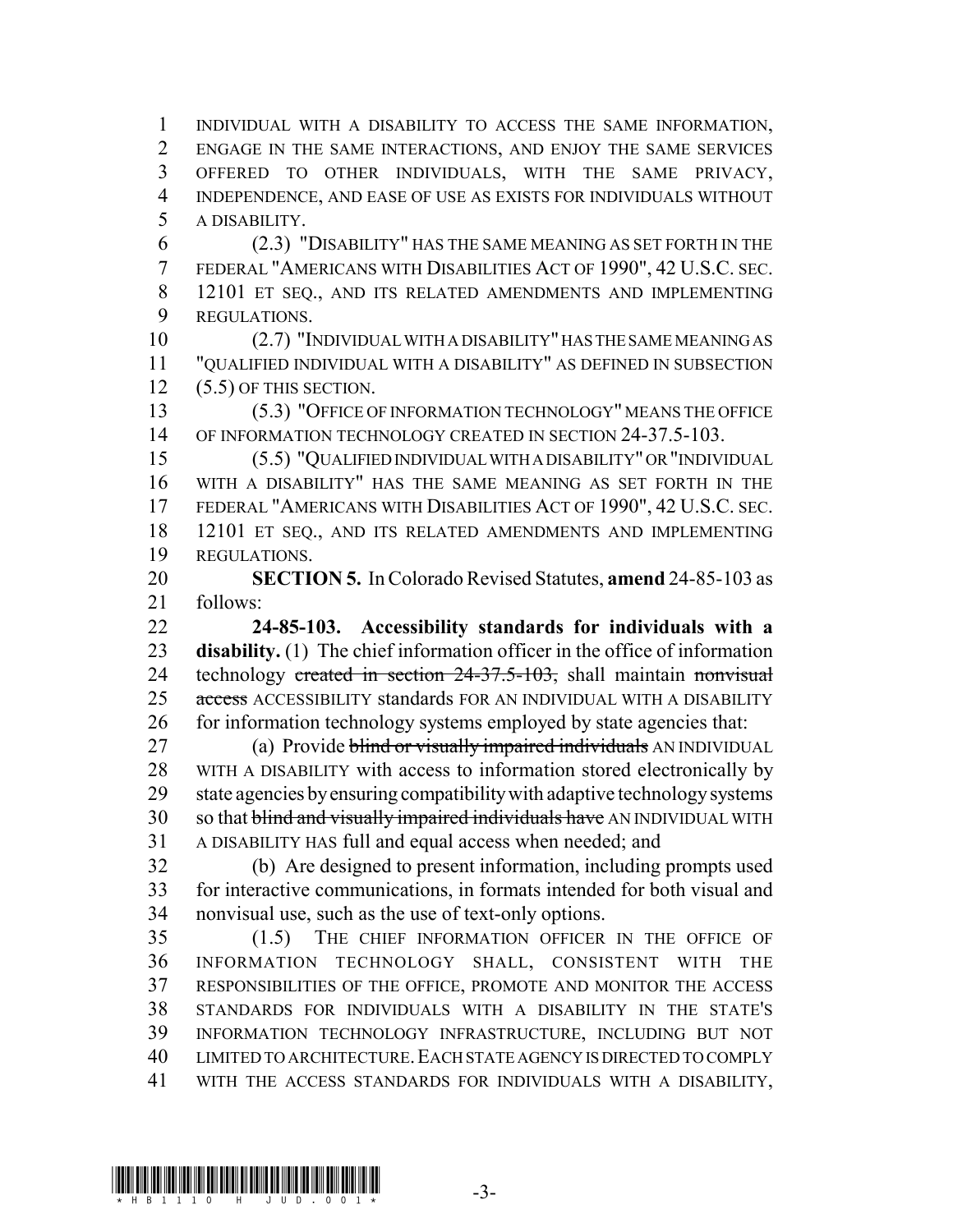ESTABLISHED BY THE OFFICE OF INFORMATION TECHNOLOGY PURSUANT TO 2 SUBSECTION (2.5) OF THIS SECTION, IN THE CREATION AND PROMULGATION OF ANY ONLINE CONTENT AND MATERIALS USED BY SUCH STATE AGENCY.

 (2) The chief information officer in the office of information 5 technology created in section 24-37.5-103, shall consult with state agencies and representatives of individuals who are blind or visually 7 impaired WITH A DISABILITY in maintaining the nonvisual access ACCESSIBILITY standards FOR INDIVIDUALS WITH A DISABILITY described in subsection (1) of this section and the procurement criteria described in section 24-85-104.

 (2.5) THE CHIEF INFORMATION OFFICER IN THE OFFICE OF INFORMATION TECHNOLOGY SHALL ESTABLISH ACCESSIBILITY STANDARDS FOR INDIVIDUALS WITH A DISABILITY USING THE MOST RECENT WEB CONTENT ACCESSIBILITY GUIDELINES PROMULGATED AND PUBLISHED BY THE WORLD WIDE WEB CONSORTIUM WEB ACCESSIBILITY INITIATIVE OR THE INTERNATIONAL ACCESSIBILITY GUIDELINES WORKING GROUP, OR ANY SUCCESSOR GROUP OR ORGANIZATION, OR ANY SUBSEQUENT UPDATES OR REVISIONS TO SUCH GUIDELINES BY ANY SUCCESSOR GROUP OR ORGANIZATION.

 (3) (a) The head of each state agency, AS THAT TERM IS DEFINED IN SECTION 24-37.5-102, shall establish a written plan, as part of its annual information technology plan, and develop any proposed budget 23 requests for implementing the nonvisual access ACCESSIBILITY standards FOR INDIVIDUALS WITH A DISABILITY for its agency at facilities accessible 25 by the public. EACH SUCH STATE AGENCY SHALL FOLLOW UP ON THE PLAN 26 AS FOLLOWS:

27 (I) ON OR BEFORE JULY 1, 2022, THE STATE AGENCY SHALL SUBMIT ITS WRITTEN ACCESSIBILITY PLAN TO THE OFFICE OF INFORMATION TECHNOLOGY. THE OFFICE OF INFORMATION TECHNOLOGY SHALL WORK COLLABORATIVELY WITH THE STATE AGENCY TO REVIEW THE SECTIONS OF THE AGENCY'S PLAN RELATED TO ACCESSIBILITY STANDARDS FOR INDIVIDUALS WITH A DISABILITY AND ESTABLISH IMPLEMENTATION METHODOLOGY; AND

 (II) ON OR BEFORE JULY 1, 2024, EACH STATE AGENCY SHALL FULLY IMPLEMENT THE SECTIONS OF THE AGENCY'S PLAN RELATED TO ACCESSIBILITY STANDARDS FOR INDIVIDUALS WITH A DISABILITY. ANY STATE AGENCY NOT IN COMPLIANCE AFTER JULY 1, 2024, IS IN VIOLATION OF SECTION 24-34-802 AND IS SUBJECT TO THE REMEDIES FOR NONCOMPLIANCE SET FORTH IN SECTION 24-34-802.

 **SECTION 6.** In Colorado Revised Statutes, **amend** 24-85-104 as follows: